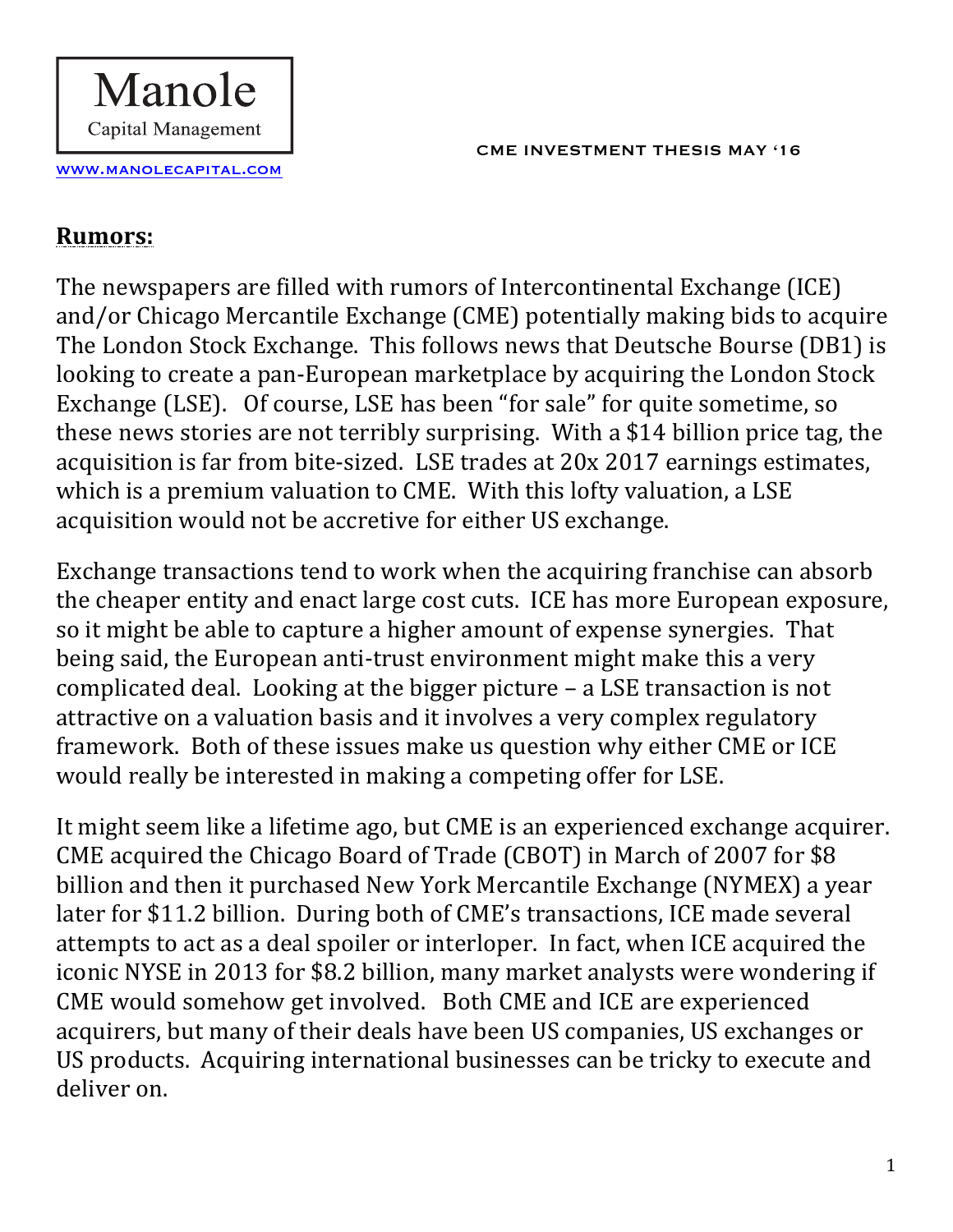

www.manolecapital.com

### **Various forms of Leverage:**

In today's market, typical leverage is where a company adds debt or borrowed capital to its balance sheet to fund acquisitions (or its capital expenditures). With historically low interest rates, 2015 was one of the busiest years ever for mergers and acquisitions. As we examined  $4<sup>th</sup>$  quarter 2015 results (in January and February), we noticed a few trends. The market seems to be struggling to deliver top line growth. Roughly 75% of companies in the S&P 500 exceeded earnings projections, but less than half beat their revenue expectations. Many companies are simply finding it difficult to grow and are attempting to cut costs to increase earnings. However, we understand that earnings can be flawed measures and that companies cannot cut their way to prosperity. 

In addition, while companies are taking advantage of these low rates to lever up and grow, we do not believe bigger is better. Our preferred type of leverage follows the traditional definition - where an entity uses something to its maximum advantage. CME's operating leverage is unique and world-class. In our opinion, exchanges have a different perspective on balance sheet leverage. CME has a scalable platform that can absorb huge increases in volumes, without the added infrastructure costs. On its  $1<sup>st</sup>$  quarter conference call, CME management articulated incremental operating margins that exceeded 90%. CME's Globex platform is capable of handling multitudes of existing volumes and has been tested to handle volumes well in excess of recent volatility spikes.

By acquiring CBOT and NYMEX, CME was able to add relevant products without also adding system complexity. It looked to leverage its scalable Globex platform. It already had a dominant share of the market participants trading on its systems. These deals made perfect sense to leverage the existing business model. While the timing was not ideal (pre-Financial crisis), but we are not sure if today either of these deals would pass regulatory scrutiny (especially with the current administration).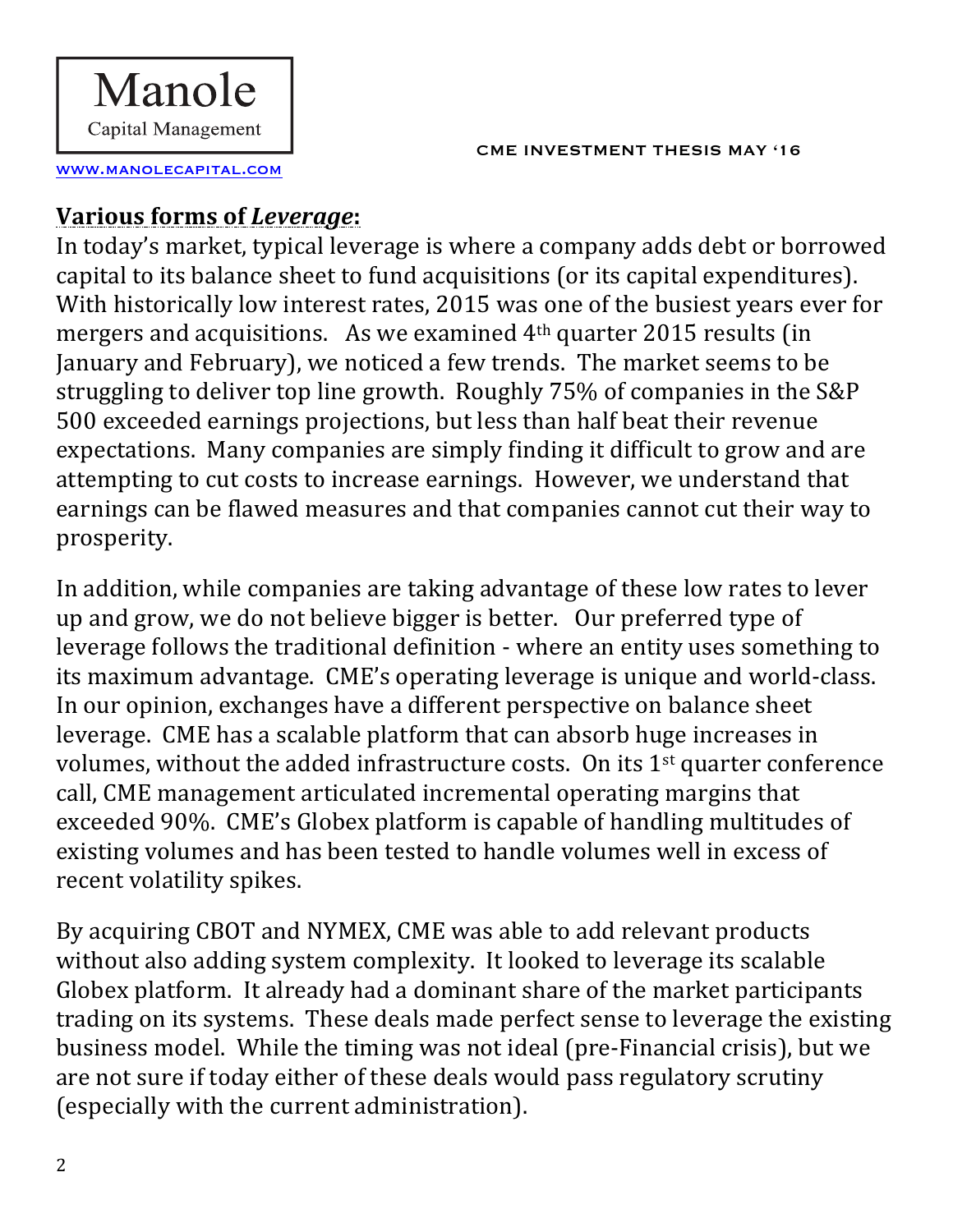

www.manolecapital.com

Back in the 1980's, the cable industry formulated an investment concept of the "big pipe". Once the infrastructure (or pipe) was laid, the industry would benefit with huge incremental margins. Throw in the concept of regulated monopolies and little competition, and one can understand why many of those businesses flourished. Today's exchanges are very similar.

## **Keeping it simple:**

Unlike most financials, CME has a fairly straightforward business model. Even without a full understanding of complicated derivative strategies, an analyst can easily model this business in excel. On its website (www.cmegroup.com), any analyst can track a real-time tally of CME's transactions. While the commission rate on these products varies, it is essentially a transaction-based business model. Average Daily Volume (ADV) multiplied by commissions or Rate per Contract (RPC) is an excellent proxy for revenue. Expenses grow, but only at a modest annual rate. Current expectations by management for expense growth remains muted in the low single digit range.

CME's deals in 2007 to 2008 led it to take on some debt, but it still has a very transparent balance sheet. This is especially true when you compare it to its banking and financial customers. As of last quarter, CME had debt of \$2.2 billion versus cash equivalents of \$1.2 billion. Quite simply, it has modest net debt of roughly \$1 billion. Compared to its EBITDA estimate this year of \$2.5 billion, CME is clearly not over levered. It has modest, regulatory cash requirements and management has deemed \$700million of cash as the cushion it will keep on its balance sheet going forward. Its regulator, the CFTC, has blessed this level of cash as CME's necessary hurdle. As of today, there is over \$525 million of excess cash and one can easily see CME generating another \$1 billion of free cash flow this year. This should create an ample amount of excess cash to return to shareholders come January of 2017.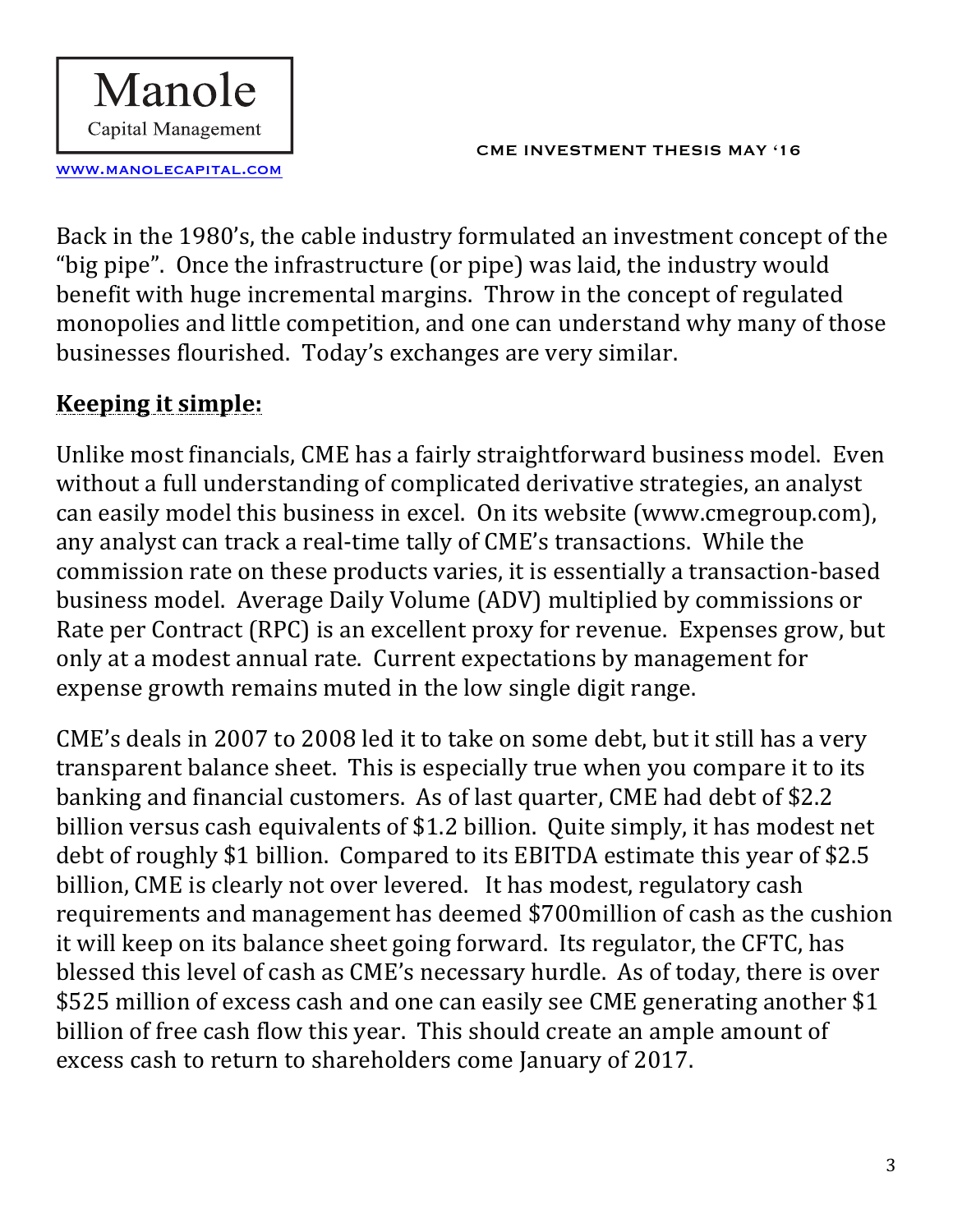

#### www.manolecapital.com

## **Valuation:**

In terms of valuation, CME is far from overpriced. It currently trades  $13.1x$ Enterprise Value to EBITDA. While this is a high valuation, we believe it is justified based on CME's dominant positioning and strong growth outlook. On a  $P/E$  basis, CME garners a  $21x$  2016 multiple. Looking at this year, the Street is expecting high single digit top line growth or roughly \$3.6 billion in revenues. 

During the most recent quarter, revenues grew  $11\%$  year-over-year with only a modest 3% growth in expenses. This type of positive operating leverage led to higher margins and 18% growth in earnings. Management is continuing to operate an "asset light model" and has announced the closing of its New York trading floor as well as the sale / leaseback of its data center. These decisions should lead to higher margins and increased cash levels.

This steady revenue growth should lead to mid-teens earnings growth or EPS of \$4.35 per share. If one assumes higher volatility for CME's interest rate, energy and commodity products, revenue growth of mid-single digits would be somewhat conservative. Even keeping margins flat (another conservative estimate), CME could generate mid-teens earnings growth or \$5.00 per share in 2017. Assigning its current year  $P/E$  to our 2017 estimate would yield 16% or high-teens upside from these levels. Combine that with a 5% dividend yield and the total return for CME shareholders could exceed 20%.

### **Fundamentals:**

We seek to take advantage of disparities between a stock's current share price and its underlying intrinsic value. CME is at a particularly intriguing point in its growth. Volumes (the best indicator of growth and future revenue) are running quite high. Open interest, which is the best gauge for future volumes, is at an all-time high. Necessary infrastructure and capital costs to handle this future business have already been made. Over the next one to two years, CME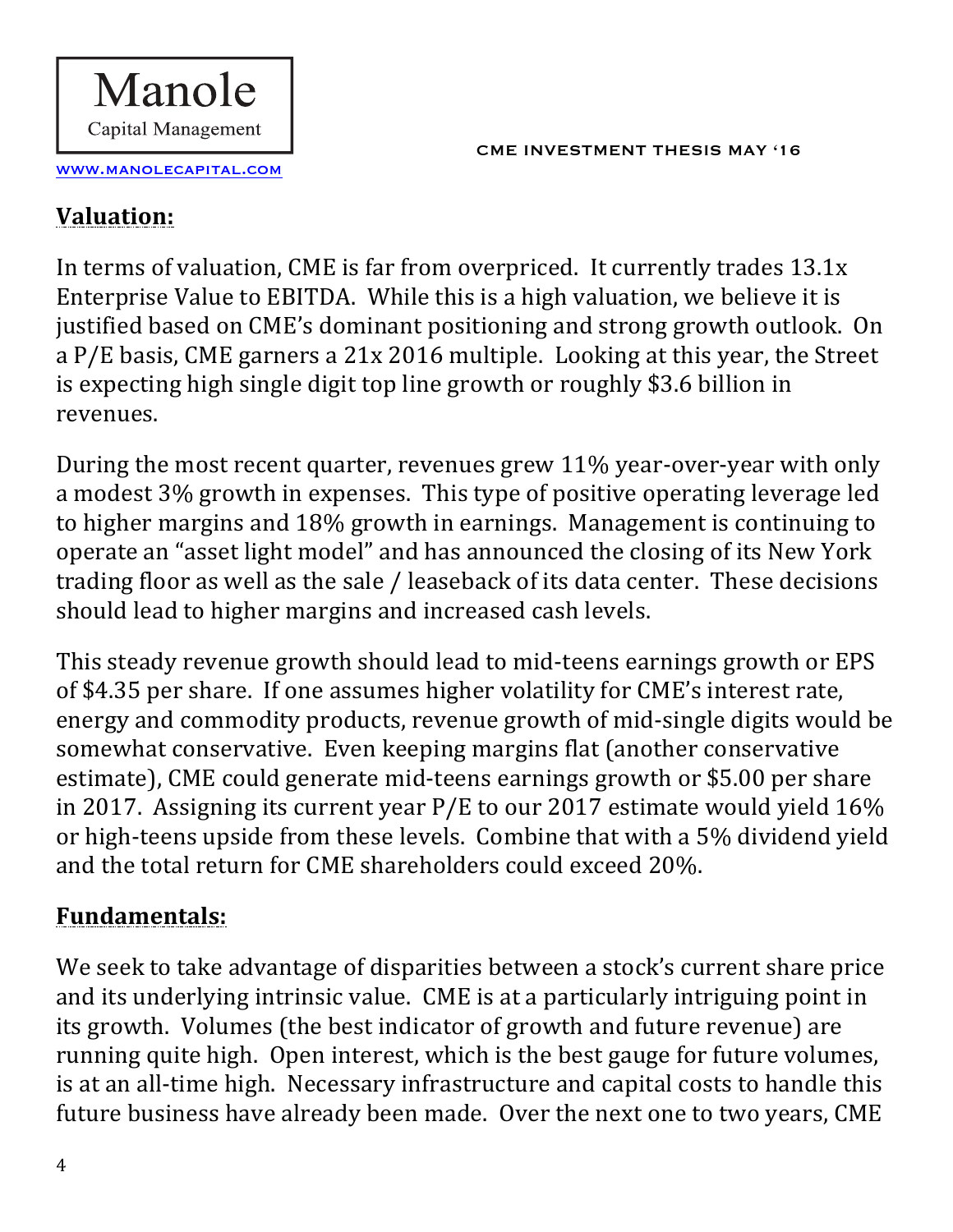

www.manolecapital.com

should be able to leverage their business model to generate excellent free cash flow. Operating margins, which are already at an impressive 65%, could potentially rise higher.

When a company's share price fully reflects the prospects for its business, offering us a fairly low return for the commensurate risk, we look to sell our position. CME is actually the opposite of this. CME's underlying fundamentals are positive and it has significant tailwinds ahead of it. Unlike a stock reflecting great fundamentals, CME has been a laggard of late. Over the last couple of years, CME has underperformed the overall market. Is this because the Street is expecting a LSE bid or another pricey acquisition? Is it because energy prices fell so dramatically or because interest rates have been stuck at essentially zero in the US? We do not know, but we absolutely do not believe we are over paying for CME at today's valuation. We believe CME is "on sale", especially for such a high quality company.

We seek to achieve long-term investment returns by identifying superior, growing businesses. One of our key tenets is that the equity markets offers premium return potential that can be captured through proprietary, in-depth research and security selection. It is our opinion that the Street is missing a wonderful business at an attractive valuation.

# **A higher yield than reported:**

All management teams have a choice when redeploying excess free cash flow. Companies can choose to re-invest this capital in their own business, look to pay dividends or make strategic acquisitions. Over the last 4 years, CME's board has opted to do all three. However, the dominant focus of free cash flow has been to dramatically increase its dividend. We see no reason why this philosophy will change, as the Street has widely embraced this philosophy.

Management remains committed to returning cash to shareholders through its standard dividend program, as well as its unusual variable dividend policy.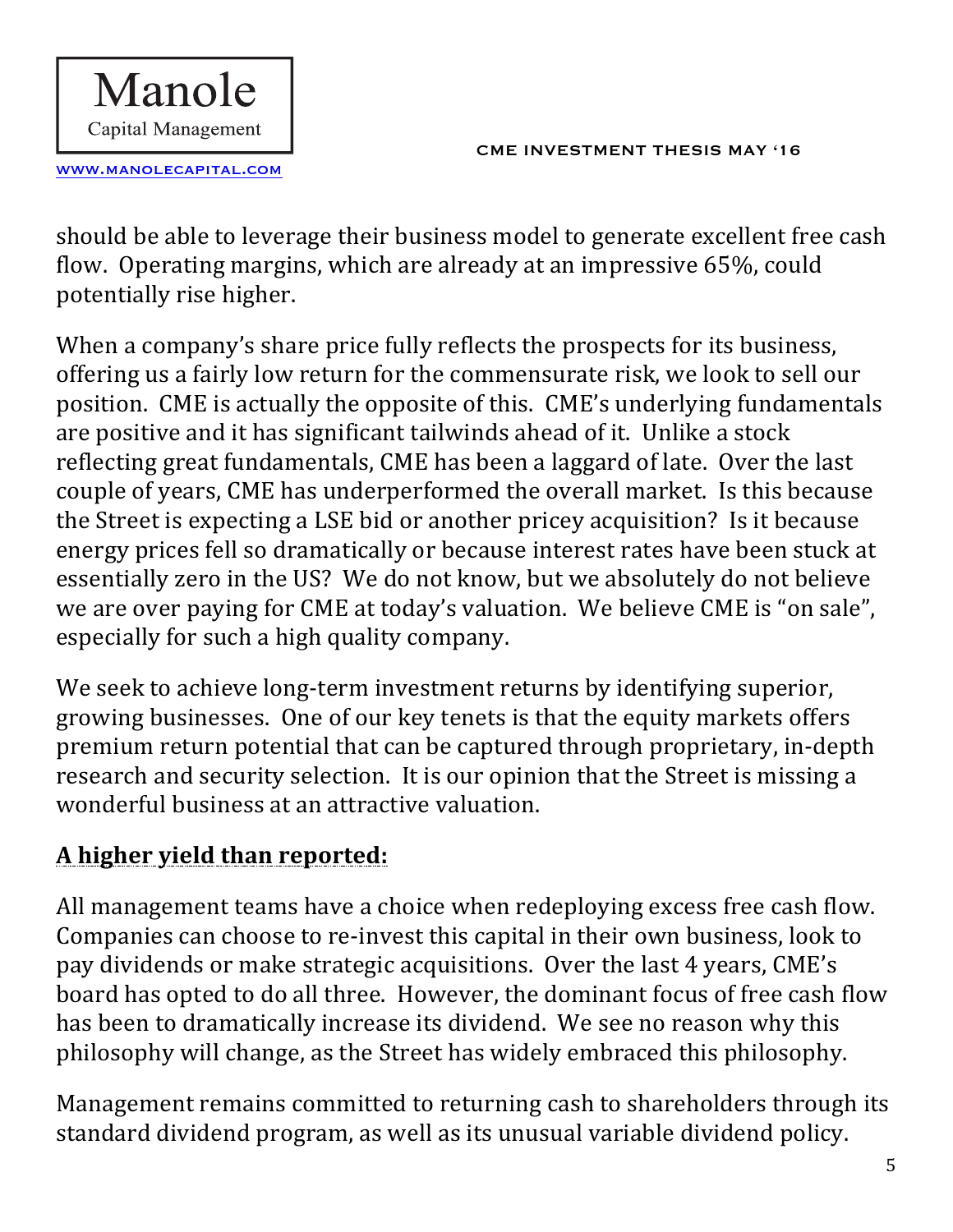Manole Capital Management

www.manolecapital.com

Five years ago, the Board decided to return excess cash to shareholders. Cash on the balance sheet, in excess of CME's \$700 million threshold, gets returned to patient shareholders in January. Over the last four years, CME's dividend yield has exceeded 5%.

## **Characteristics matter:**

What we look for in a stock is exactly the opposite of a CME Globex trader. We are business buyers and investors, not short-term traders. Globex traders are looking for vast amounts of supply at low transaction costs. We focus on strong, durable franchise businesses with identifiable growth prospects and excellent management teams. These traders are looking to access the world's largest marketplace to find a seller or buyer to take the other side of their bet or hedge. Our investment process seeks to identify growth businesses with certain key attributes. These include high barriers to entry, market share leadership, pricing power or flexibility, recurring revenues and predictable free cash flow. CME's end customers are not terribly attractive to us, but CME's business characteristics are spot on for our philosophy. We have found that investing in companies with these durable competitive advantages, leads to outperformance. CME has all of these attractive characteristics and more.

## **Interest Rates:**

Following the financial crisis, The Fed needed to respond with historic measures. Recessions and bubbles come from excess. We believe that the US is in recovery mode and not even in its expansion phase yet. Zero interest rates (or ZIRP) were a function of the financial crisis and are no longer warranted. We are now seven years removed from this crisis and the economy has stabilized. The US economy does not need to be on "life support" and is slowly and steadily improving. This led to the first of hopefully several rate increases - for the 1<sup>st</sup> time in a decade, the Fed in December of 2015 decided to raise US interest rates. Such increases would indicate that the US economy is growing and continuing to improve.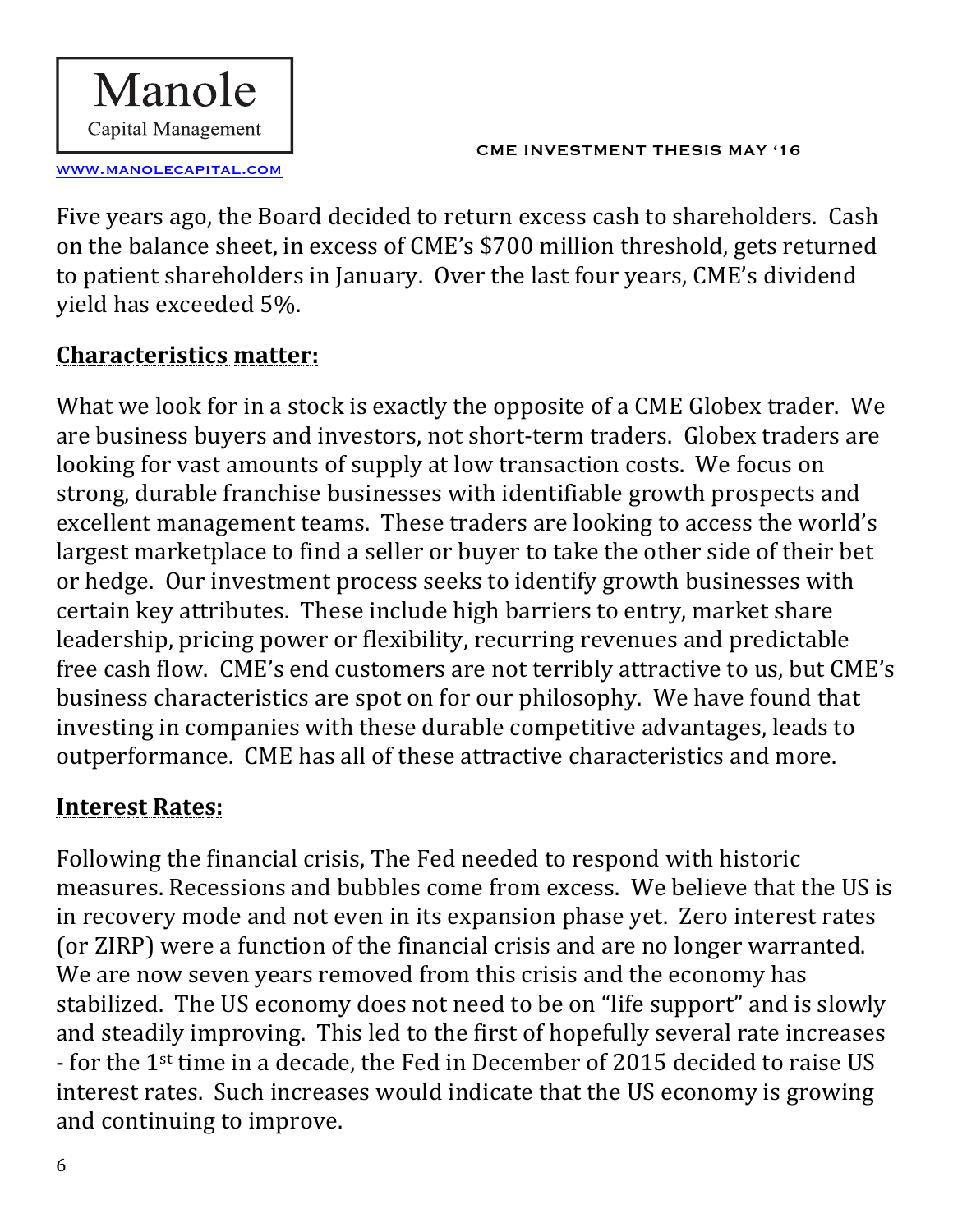Manole **Capital Management** 

www.manolecapital.com

Other markets are easing, as they look to spur economic growth. As China releases a new 5-year plan and digests its decelerating growth, the global markets should be volatile. Global markets are truly intertwined and correlations are higher today than ever before. This market uncertainty is wonderful for an exchange that trades rates and CME does not just trade interest rates, it is the dominant exchange for trading short or long-dated rates.

For CME, interest rates represented 48% of 2015 transactions and roughly 25% of its annual revenue. During the  $1<sup>st</sup>$  quarter of 2016, interest rates were 27% of total revenue and revenue grew at a steady 14% year-over-year. As we look forward to the back half of the year, the market is unsure of when or if the Fed will act. This uncertainty and volatility has been excellent for CME's April volumes - which were up  $11\%$  from a year ago. Open interest, the best leading indicator of future growth, is at an all-time high and up 23% year-over-year.

# **Energy:**

Energy trading represents roughly 20% of CME's revenue. During the most recent quarter, ADV grew 18% and revenues climbed 14% year-over-year. Looking at current trends, April volumes are up an impressive 38% year-overyear. Open interest is also at an all-time high, which will bode well for future volumes.

Overall, commodity prices have struggled. Many experts believe this might continue, while others believe that the bottom has already recently happened. We tend not to make macro calls. It is our opinion that commodities will continue to experience significant volatility. The global environment leads us to this conclusion. Many emerging and developing countries are struggling to deliver growth, which should act as a cap on commodity prices. Without the incremental Chinese buyer, some commodities are going to find it difficult to get pricing. However, there are additional and unusual forces impacting supply.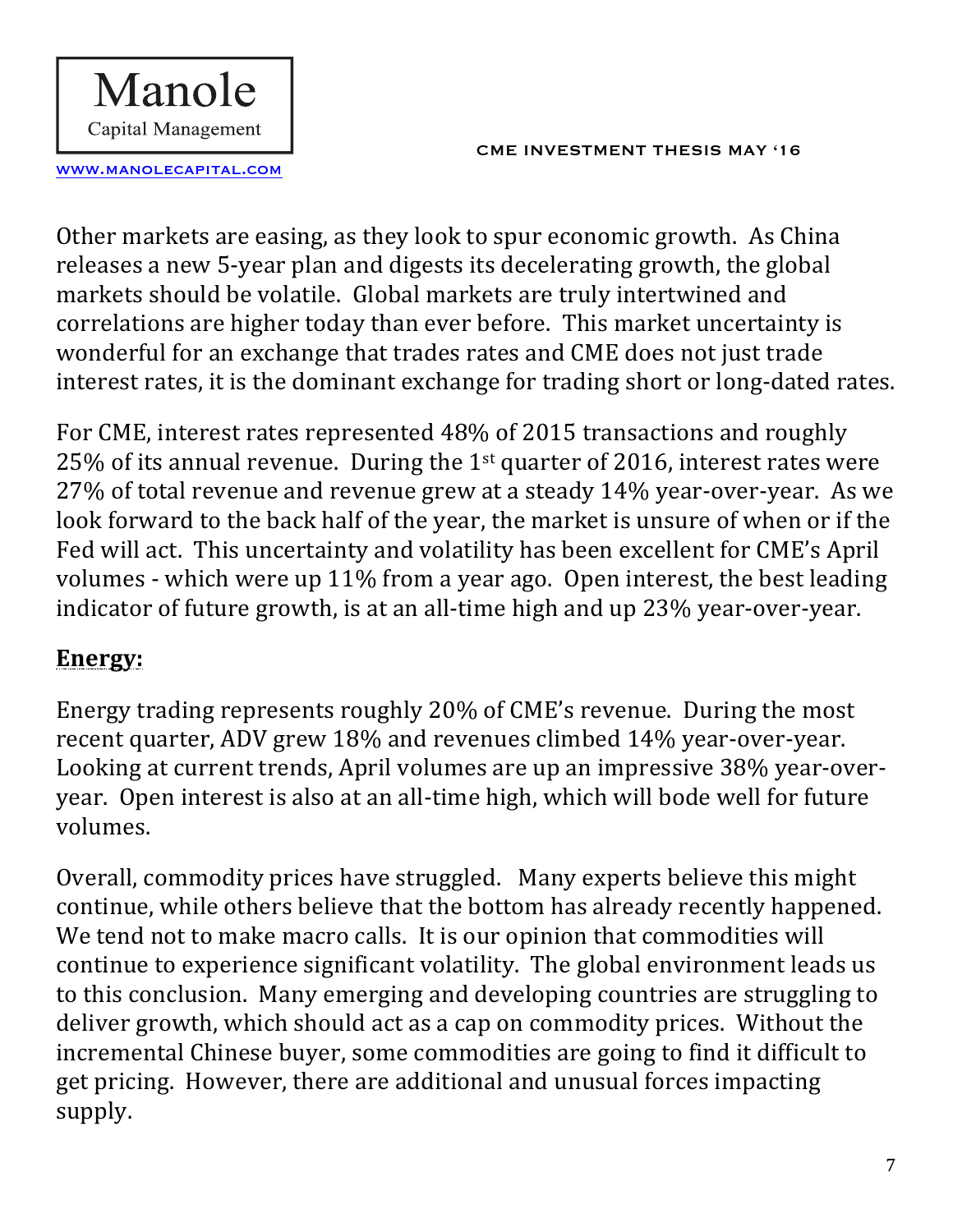Manole Capital Management

www.manolecapital.com

First of all, US oil producers need to continue to drill (despite the lower price) to pay off their debt burden. Some governments need to continue to pump oil, to support inflated spending initiatives (e.g. Russia and Saudi Arabia). Add to this OPEC statements that it plans on abandoning its traditional role as a price stabilizer. OPEC seems content on continuing to pump oil despite these fairly low prices. The recent Doha energy summit failed to deliver any organized plan by OPEC members. Saudi Arabia is playing a multi-faceted chess game where it seeks to crush US production and financially impact its Middle Eastern rivals (primarily Iran). In addition, the US has lifted sanctions against Iran. After years of being excluded from the global oil markets, Iran plans on dramatically increasing their production. Factor in slack Chinese demand (which previously buoyed prices) and one can easily understand the dramatic fall in energy prices.

All of this leads us to believe that the price of oil will remain quite volatile for some time. The days of \$100 barrels of oil seem very far away. As we write this (mid-April), WTI and Brent hover around \$40 per barrel – almost at prices from a decade ago. Once again, CME benefits from this uncertainty. As more market participants argue about where WTI or Brent oil is headed, they will look towards the dominant exchange to make their transactions. One should expect higher levels of volatility and record volumes in various commodities this year.

# **Europe (and acquisitions) can be complicated:**

While the combination of LSE and DB presents an interesting combination, it will be years before this merged entity can compete with CME. We believe this merger will lead to additional and messy regulatory constraints in Europe. While we expect CME management to examine every interesting asset that is available for sale, it is our belief that the cost and risk significantly outweighs the benefit and reward. CME understands the value of taking a deep dive into the numbers, if for no other reason than to gain a better understanding of a competitor. In addition, European transactions tend to have significant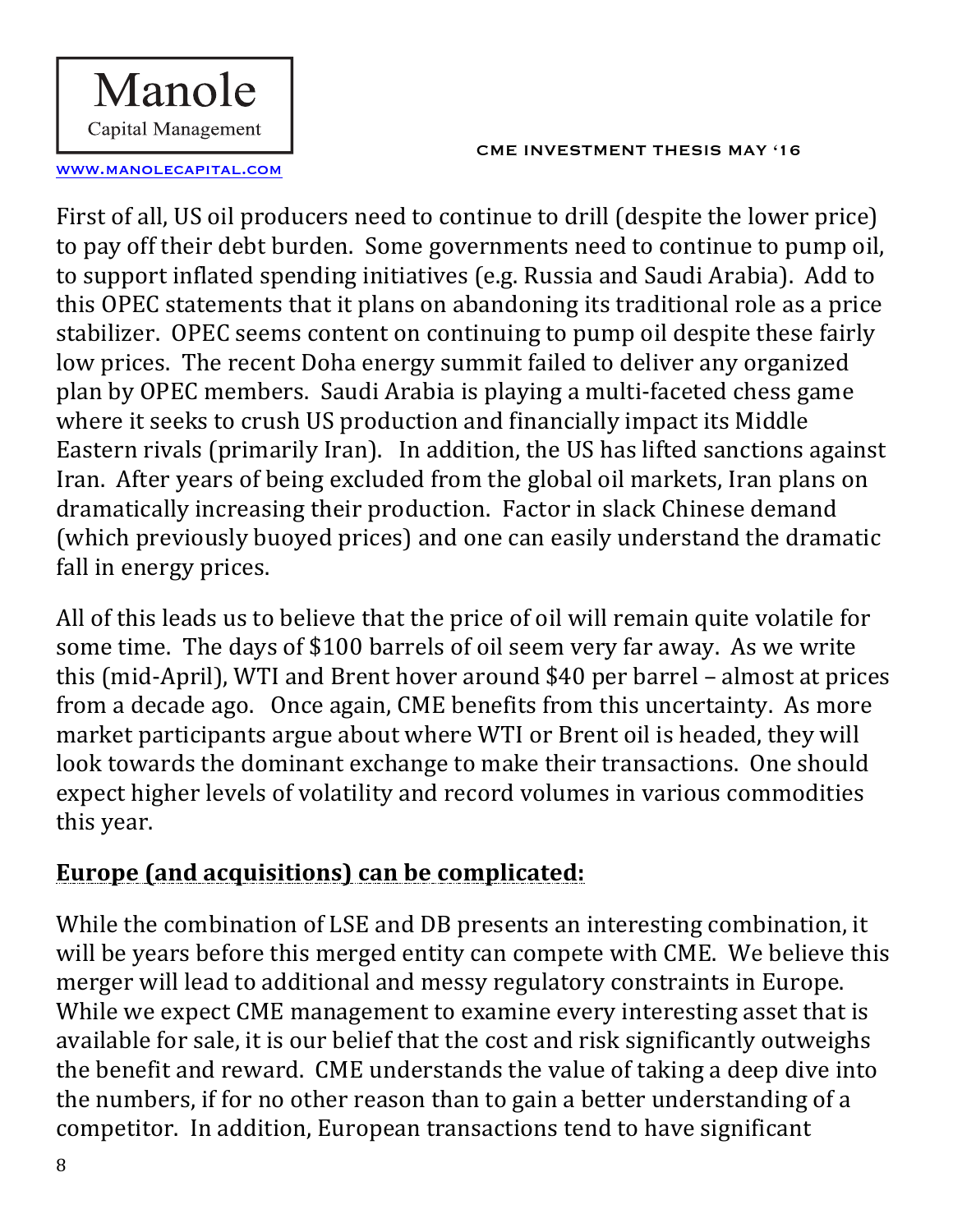Manole **Capital Management** 

www.manolecapital.com

regulatory restraints and worries. When the dust settles, we do not envision CME making a bid for LSE. Considering the cloud the stock has been under (possibly due to their rumored involvement), we believe it presents an interesting opportunity for long-term investors.

### **Risks:**

Where could we be wrong? The management team of CME could pursue a costly deal for LSE. It could decide to make a bold statement by doubling down on an aggressive European franchise. This would complicate CME's regulatory environment and present a number of difficult legal challenges. In addition, CME would be increasing its exposure to a worse business  $-$  cash equities. The derivative franchise that CME dominates is a simpler business, with less competition and much higher operating margins. Could CME decide to put valuable management attention and capital towards this deal? It is possible, but we do not believe it is likely.

Last week, on the Intercontinental Exchange's conference call, management mentioned it was bypassing a bid for LSE. While ICE's 1q'16 results were solid, it rallied 7% in a down tape. We believe there was some built up pressure and worry that ICE would attempt to make a costly bid LSE. We believe the same case could be made for CME, if they mentioned that they were not interested in LSE.

In terms of capital, CME management was early and bold in dramatically increasing its dividend payout ratio. Instead of pursuing deals and buying back its own stock, management has diverted its free cash flow to an attractive 5% dividend yield. Additional acquisitions are a possibility, but CME has mostly pursued small, tuck-in deals. Altering its dividend policy is a possibility, but we do not believe management would backtrack from the successful process it began a few years ago.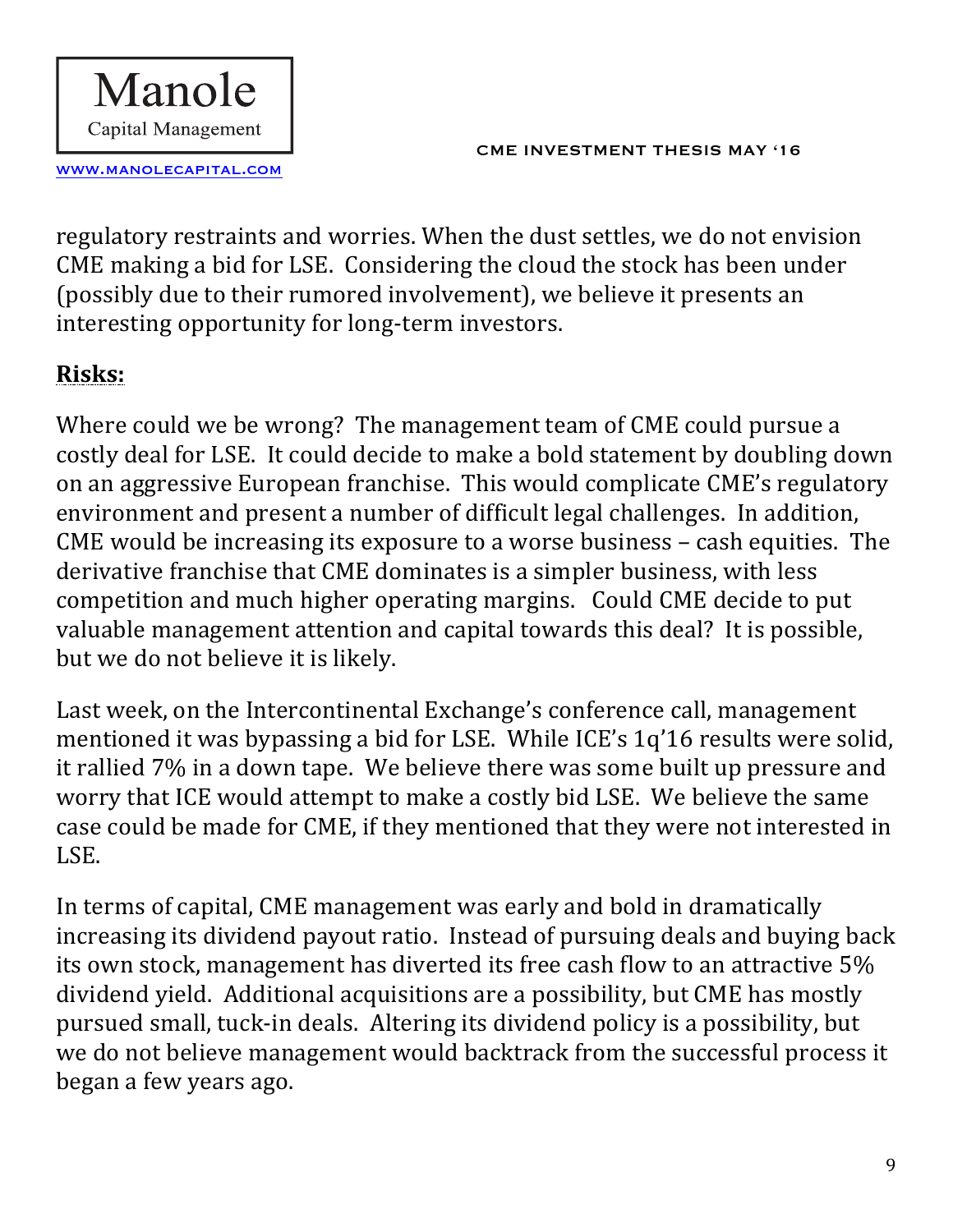

www.manolecapital.com

In terms of price, we attempted to model conservative estimates for calculating a valuation target. If volatility dries up or if the market simply becomes more one sided, these estimates might prove aggressive. While we do not forecast a significant reduction in volatility this summer, it certainly is a possibility.

## **Conclusion:**

The world continues to struggle with modest growth rates, little inflationary pressure and volatile social and political issues. We feel it is wise to invest in franchises that benefit from this uncertainty. Recent weakness has created an interesting opportunity to invest in a superior growth company, especially since growth is scarce. CME will become one of the best ways to benefit from higher levels of volatility.

CME's compelling business model cannot be replicated through exchange consolidation. It has an unmatched and diversified portfolio of products. It captures interest rates, equities, energy, agricultural commodities, metals and foreign exchange. Over the last four decades, few companies can claim longterm growth matching CME's mid-teens volume increases. CME's ADV has a CAGR of  $+14\%$  from 1972 through 2015.

While most financials are opaque, CME is a transparent business model posting its volumes for all to easily view and track. Looking forward, CME will benefit from several secular growth drivers. It is experiencing solid growth in its core business of futures and options trading. The investment in globalization is starting to pay dividends, with international ADV growing over 24% in the most recent quarter. Lastly, management has accurately assessed the marketplace and has been at the forefront of returning excess capital to shareholders. Its unique dividend structure and variable  $5<sup>th</sup>$  dividend policy has led to this impressive 5% dividend yield. We believe these company characteristics and future outlook bode well for the share price to reflect the underlying company fundamentals. Shareholders receive twice the yield of a